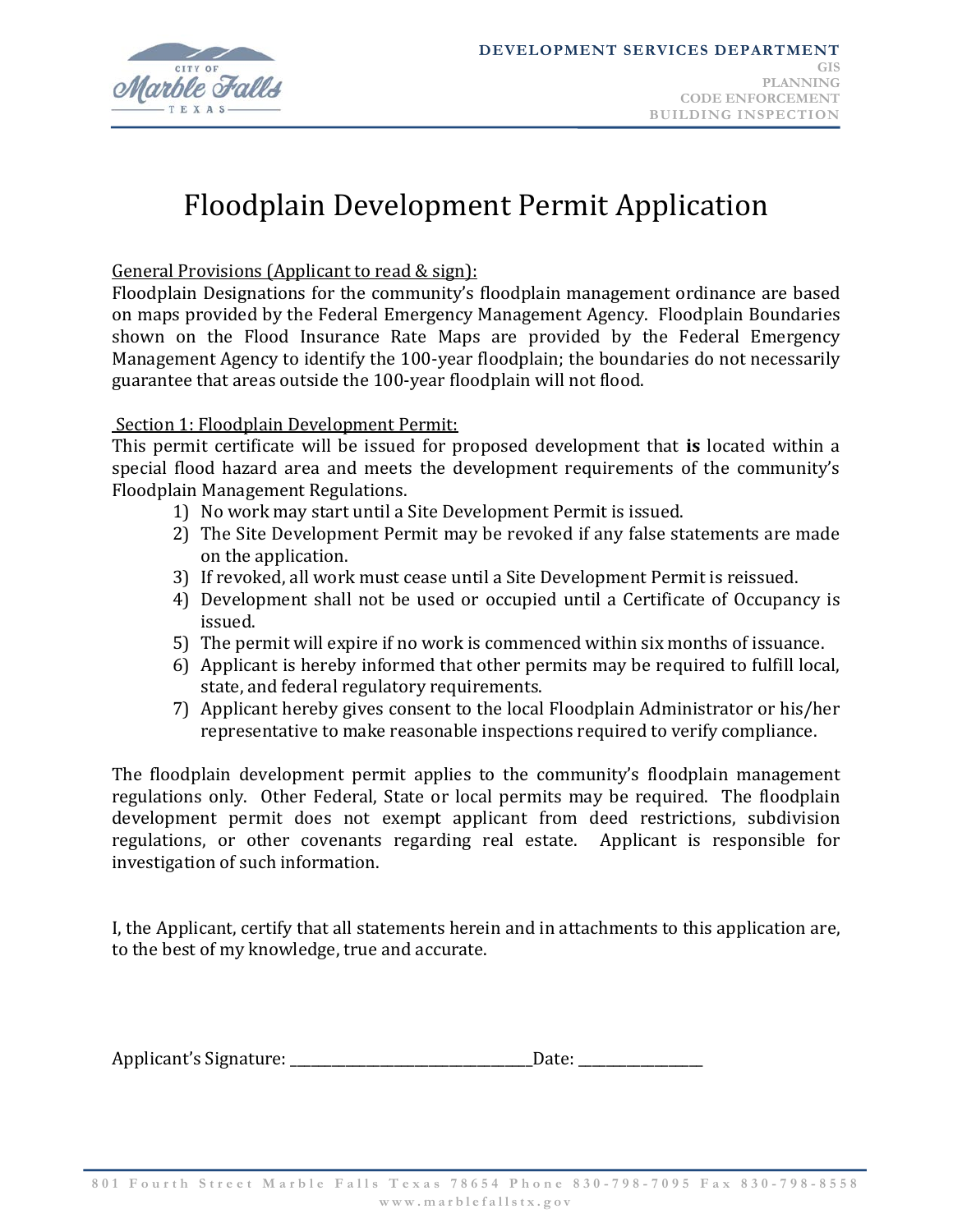# **Section 1: Proposed Development (to be completed by Applicant)**

|                                                                                                                                                                                                                                                                                                                               | Mobile Phone #_______________                                                                                                                                                                                                                                  |
|-------------------------------------------------------------------------------------------------------------------------------------------------------------------------------------------------------------------------------------------------------------------------------------------------------------------------------|----------------------------------------------------------------------------------------------------------------------------------------------------------------------------------------------------------------------------------------------------------------|
|                                                                                                                                                                                                                                                                                                                               |                                                                                                                                                                                                                                                                |
|                                                                                                                                                                                                                                                                                                                               |                                                                                                                                                                                                                                                                |
| <b>Section 2: Proposed Development (To be completed by applicant)</b>                                                                                                                                                                                                                                                         |                                                                                                                                                                                                                                                                |
| Ground Elevation:_______________(MSL)<br>Description of Work (check all applicable boxes)                                                                                                                                                                                                                                     |                                                                                                                                                                                                                                                                |
| <b>A. STRUCTURAL DEVELOPMENT</b>                                                                                                                                                                                                                                                                                              |                                                                                                                                                                                                                                                                |
| <b>ACTIVITY</b><br>New Structure<br>Addition<br>Alteration<br>Relocation<br>Demolition<br>$\Box$ Replacement                                                                                                                                                                                                                  | <b>STRUCTURE TYPE</b><br>Residential (1-4 Family)<br>Residential (More than 4 Family)<br>$\Box$ Non-residential (Floodproofing $\Box$ Yes)<br>Combined Use (Residential & Commercial)<br>Manufactured (Mobile) Home<br>(In Manufactured Home Park? $\Box$ Yes) |
| Sewage: Municipal<br><b>Existing Structure Value:</b>                                                                                                                                                                                                                                                                         | $\overline{\Box}$ Septic                                                                                                                                                                                                                                       |
| <b>B. OTHER DEVELOPMENT ACTIVITIES:</b>                                                                                                                                                                                                                                                                                       |                                                                                                                                                                                                                                                                |
| Fill<br>Mining                                                                                                                                                                                                                                                                                                                | Drilling<br>Grading                                                                                                                                                                                                                                            |
| Excavation (Except for Structural Development Checked Above)<br>Watercourse Alteration (Including Dredging and Channel Modifications)<br>Drainage Improvements (Including Culvert Work)<br>Road, Street or Bride Construction<br>Subdivision (New or Expansion)<br>Individual Water or Sewer System<br>Other (Please Specify) |                                                                                                                                                                                                                                                                |

**After completing SECTION 2, APPLICANT should submit form to Local Administrator for review.**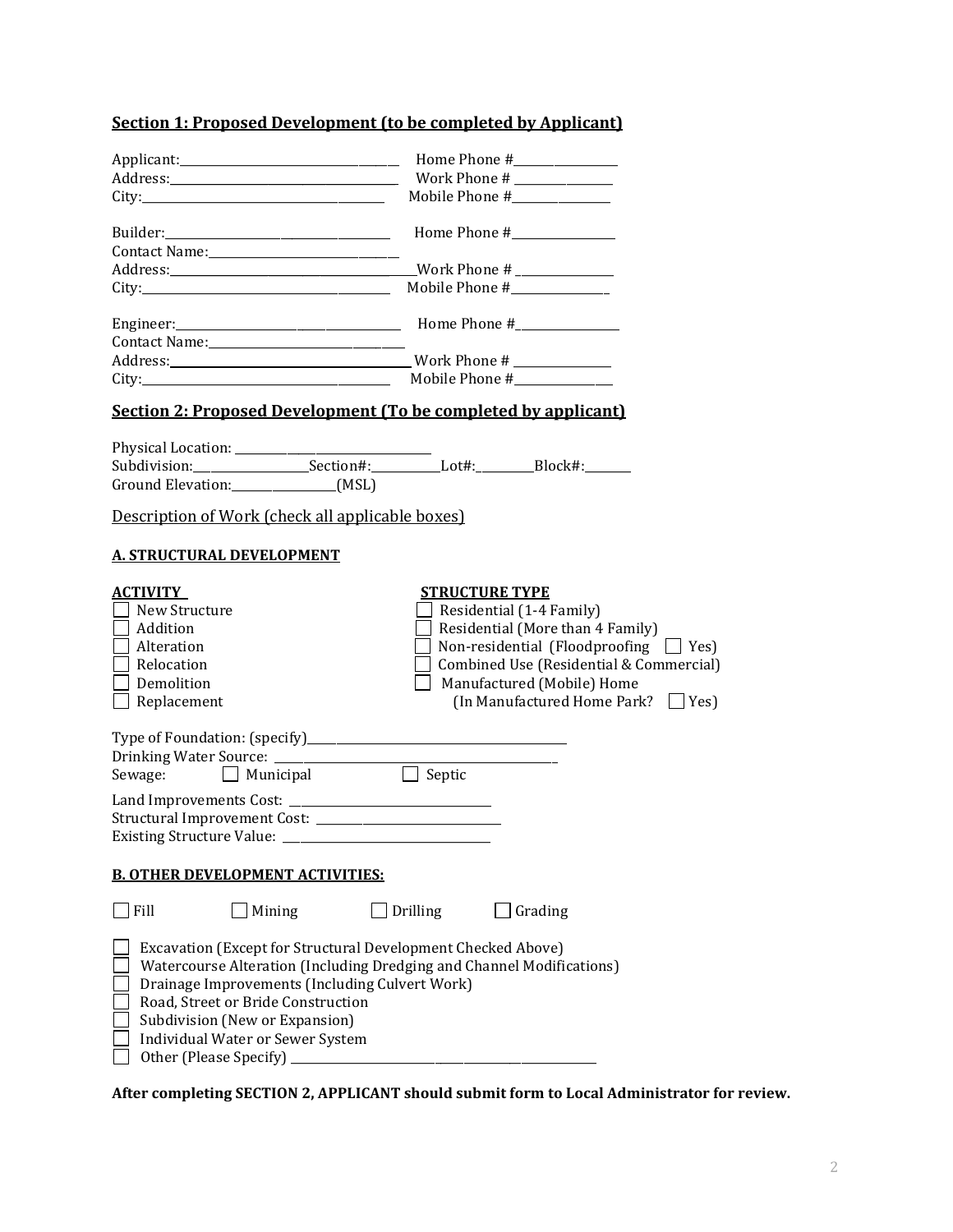#### **SECTION 3: FLOODPLAIN DETERMINATION (To be completed by Local Administrator.)**

| The proposed development is located on FIRM Panel No.:___________, Dated: __________                                                                                                                  |             |
|-------------------------------------------------------------------------------------------------------------------------------------------------------------------------------------------------------|-------------|
| The Proposed Development:<br>$\Box$ Is NOT located in a Special Flood Hazard Area (Notify the applicant that the application<br>review is complete and NO FLOODPLAIN DEVELOPMENT PERMIT IS REQUIRED). |             |
| Is located in a Special Flood Hazard Area.<br>FIRM zone designation is _____________.                                                                                                                 | Unavailable |
| $\Box$ The proposed development is located in a floodway.                                                                                                                                             |             |
| FBFM Panel No.: Date:                                                                                                                                                                                 |             |
| See Section 4 for additional instructions.                                                                                                                                                            |             |
|                                                                                                                                                                                                       |             |

## **SECTION 4: ADDITIONAL INFORMATION REQUIRED (To be completed by Local Administrator.)**

The applicant must submit the documents checked below before the application can be processed.

 $\Box$  A site plan showing the location of all existing structures, water bodies, adjacent roads, lot dimensions and proposed development.

Development plans, drawn to scale, and specifications, including where applicable details for anchoring structures, proposed elevation of lowest floor (including basement), types of water resistant materials used below the first floor, details of flood proofing of utilities located below the first floor and details of enclosures below the first floor

 $\Box$  Subdivision or other development plans (If the subdivision or other developments exceeds 50 lots or 5 acres, whichever is the lesser, the applicant **must** provide 100-year flood elevations if they are not otherwise available).

 $\Box$  Plans showing the extent of watercourse relocation and/or landform alterations.

| $\Box$ Top of new fill elevation | Ft. NGVD (MSL). |  |
|----------------------------------|-----------------|--|
|----------------------------------|-----------------|--|

 Flood proofing protection level \_\_\_\_\_\_\_\_\_\_\_ Ft. NGVD (MSL). For flood proofed structures applicant must attach certification from registered engineer or architect.

 $\Box$  Certification from a registered engineer that the proposed activity in a regulatory floodway will not result in any increase in the height of the 100-year flood. A copy of all data and calculations supporting this finding must also be submitted.

Other:\_\_\_\_\_\_\_\_\_\_\_\_\_\_\_\_\_\_\_\_\_\_\_\_\_\_\_\_\_\_\_\_\_\_\_\_\_\_\_\_\_\_\_\_\_\_\_\_\_\_\_\_\_\_\_\_\_\_\_\_\_\_